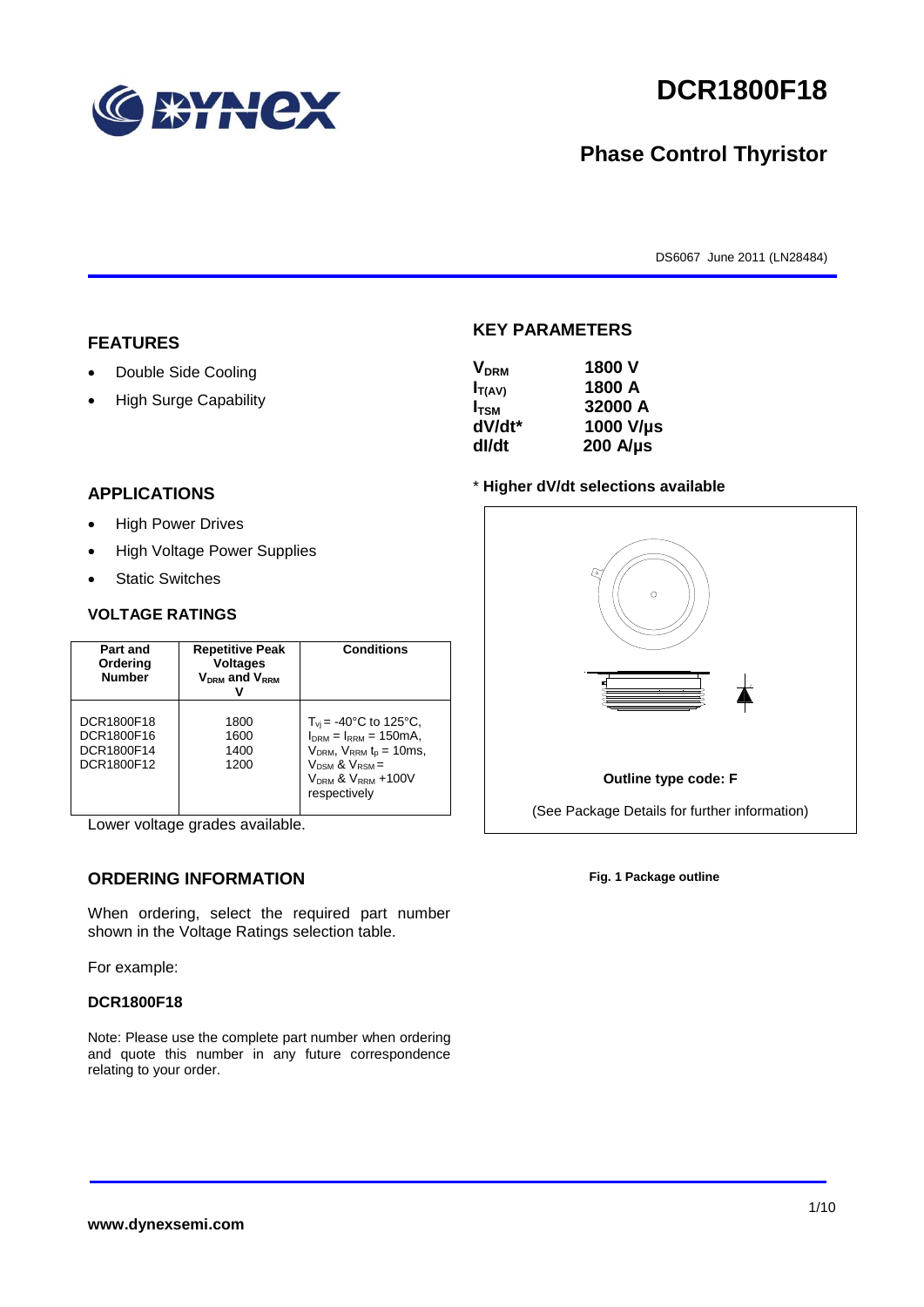

### **CURRENT RATINGS**

**Tcase = 60°C unless stated otherwise**

| Symbol             | <b>Parameter</b>                     | <b>Test Conditions</b>   | Max. | <b>Units</b> |
|--------------------|--------------------------------------|--------------------------|------|--------------|
| Double Side Cooled |                                      |                          |      |              |
| $I_{T(AV)}$        | Mean on-state current                | Half wave resistive load | 1800 | A            |
| $I_{T(RMS)}$       | RMS value                            | $\overline{\phantom{a}}$ | 2820 | Α            |
| Iт                 | Continuous (direct) on-state current | $\overline{\phantom{a}}$ | 2550 | Α            |

#### **SURGE RATINGS**

| Symbol       | <b>Parameter</b>                        | <b>Test Conditions</b>                           | Max. | <b>Units</b>      |
|--------------|-----------------------------------------|--------------------------------------------------|------|-------------------|
| <b>I</b> TSM | Surge (non-repetitive) on-state current | 10ms half sine, $T_{\text{case}} = 125^{\circ}C$ | 32.0 | kA                |
| $l^2t$       | I <sup>2</sup> t for fusing             | $V_R = 0$                                        | 5.12 | MA <sup>2</sup> s |

#### **THERMAL AND MECHANICAL RATINGS**

| Symbol           | <b>Parameter</b>                      | <b>Test Conditions</b>                      |    | Min.  | Max.  | <b>Units</b> |
|------------------|---------------------------------------|---------------------------------------------|----|-------|-------|--------------|
| $R_{th(j-c)}$    | Thermal resistance – junction to case | Double side cooled                          | DC |       | 0.02  | °C/W         |
| $R_{th(c-h)}$    | Thermal resistance – case to heatsink | Double side cooled                          | DC |       | 0.005 | °C/W         |
| $T_{\nu j}$      | Virtual junction temperature          | Blocking V <sub>DRM</sub> / <sub>VRRM</sub> |    |       | 125   | °C           |
| $T_{\text{stg}}$ | Storage temperature range             |                                             |    | $-40$ | 140   | °C           |
| $F_m$            | Clamping force                        |                                             |    | 18    | 26    | kN           |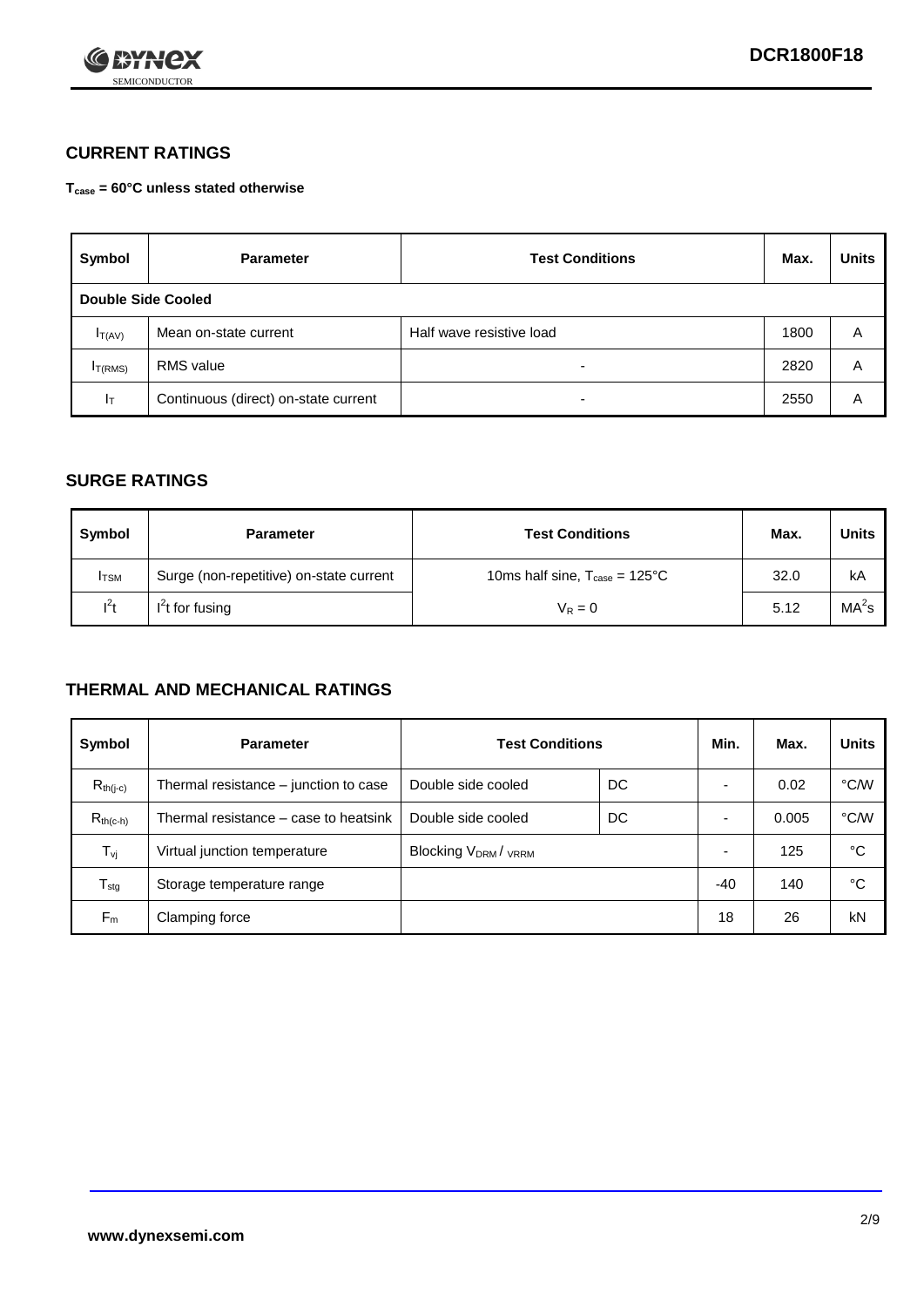

# **DYNAMIC CHARACTERISTICS**

| <b>Symbol</b>     | <b>Parameter</b>                                                          | <b>Test Conditions</b>                                       |                          | Min.                     | Max.                     | <b>Units</b> |
|-------------------|---------------------------------------------------------------------------|--------------------------------------------------------------|--------------------------|--------------------------|--------------------------|--------------|
| <b>IRRM</b> /IDRM | Peak reverse and off-state current                                        | At $V_{RRM}/V_{DRM}$ , $T_{case} = 125^{\circ}C$             |                          | $\blacksquare$           | 150                      | mA           |
| dV/dt             | Max. linear rate of rise of off-state voltage                             | To 67% $V_{DRM}$ , T <sub>i</sub> = 125°C, gate open         |                          | 1000                     | $\overline{\phantom{a}}$ | $V/\mu s$    |
| dl/dt             | Rate of rise of on-state current                                          | From 67% $V_{DRM}$ to 2000A                                  | Repetitive 50Hz          | $\blacksquare$           | 200                      | $A/\mu s$    |
|                   |                                                                           | Gate source 30V, 10 $\Omega$ ,                               | Non-repetitive           | $\blacksquare$           | 1000                     | $A/\mu s$    |
|                   |                                                                           | $t_r$ < 0.5µs, $T_i$ = 125°C                                 |                          |                          |                          |              |
| $V_T$             | On-state voltage                                                          | $I_T = 2000A$ , $T_{case} = 125^{\circ}C$                    |                          |                          | 1.20                     | $\vee$       |
| $V_{T(TO)}$       | Threshold voltage - Low level                                             | $T_{\text{case}} = 125^{\circ}C$                             |                          | ٠                        | 0.84                     | $\vee$       |
| $r_{\text{T}}$    | On-state slope resistance - Low level<br>$T_{\text{case}} = 125^{\circ}C$ |                                                              | $\overline{\phantom{a}}$ | 0.18                     | $m\Omega$                |              |
| $t_{\rm gd}$      | Delay time                                                                | $V_D = 67\%$ V <sub>DRM</sub> , gate source 30V, 10 $\Omega$ |                          | ٠                        | 3.0                      | μs           |
|                   |                                                                           | $t_r = 0.5 \mu s$ , T <sub>i</sub> = 25°C                    |                          |                          |                          |              |
| $t_{q}$           | Turn-off time                                                             | $T_i$ = 125°C, $V_R$ = 100V, dl/dt = 10A/us,                 |                          | $\overline{\phantom{a}}$ | 250                      | μs           |
|                   |                                                                           | $dV_{DR}/dt = 20V/\mu s$ linear to 67% $V_{DRM}$             |                          |                          |                          |              |
| $Q_{\rm S}$       | Stored charge                                                             | $I_T = 2000A$ , tp = 1000us, $T_i = 125$ °C,                 |                          |                          | 2500                     | μC           |
| $I_{RR}$          | Reverse recovery current                                                  | $dl/dt = 10A/\mu s$ ,                                        |                          | ä,                       | 150                      | A            |
| ΙL.               | Latching current                                                          | $T_i = 25^{\circ}C$ ,                                        |                          | ٠                        | 1                        | A            |
| Iн                | Holding current                                                           | $T_i = 25^{\circ}C,$                                         |                          |                          | 200                      | mA           |

### **GATE TRIGGER CHARACTERISTICS AND RATINGS**

| Symbol          | <b>Parameter</b>         | <b>Test Conditions</b>                | Max. | Units |
|-----------------|--------------------------|---------------------------------------|------|-------|
| V <sub>GT</sub> | Gate trigger voltage     | $V_{DRM}$ = 5V, $T_{case}$ = 25°C     | 3    | V     |
| $V_{GD}$        | Gate non-trigger voltage | At 40% $V_{DRM}$ , $T_{case}$ = 125°C | TBD  | V     |
| Iст             | Gate trigger current     | $V_{DRM}$ = 5V, $T_{case}$ = 25°C     | 300  | mA    |
| <b>I</b> GD     | Gate non-trigger current | At 40% $V_{DRM}$ , $T_{case}$ = 125°C | TBD  | mA    |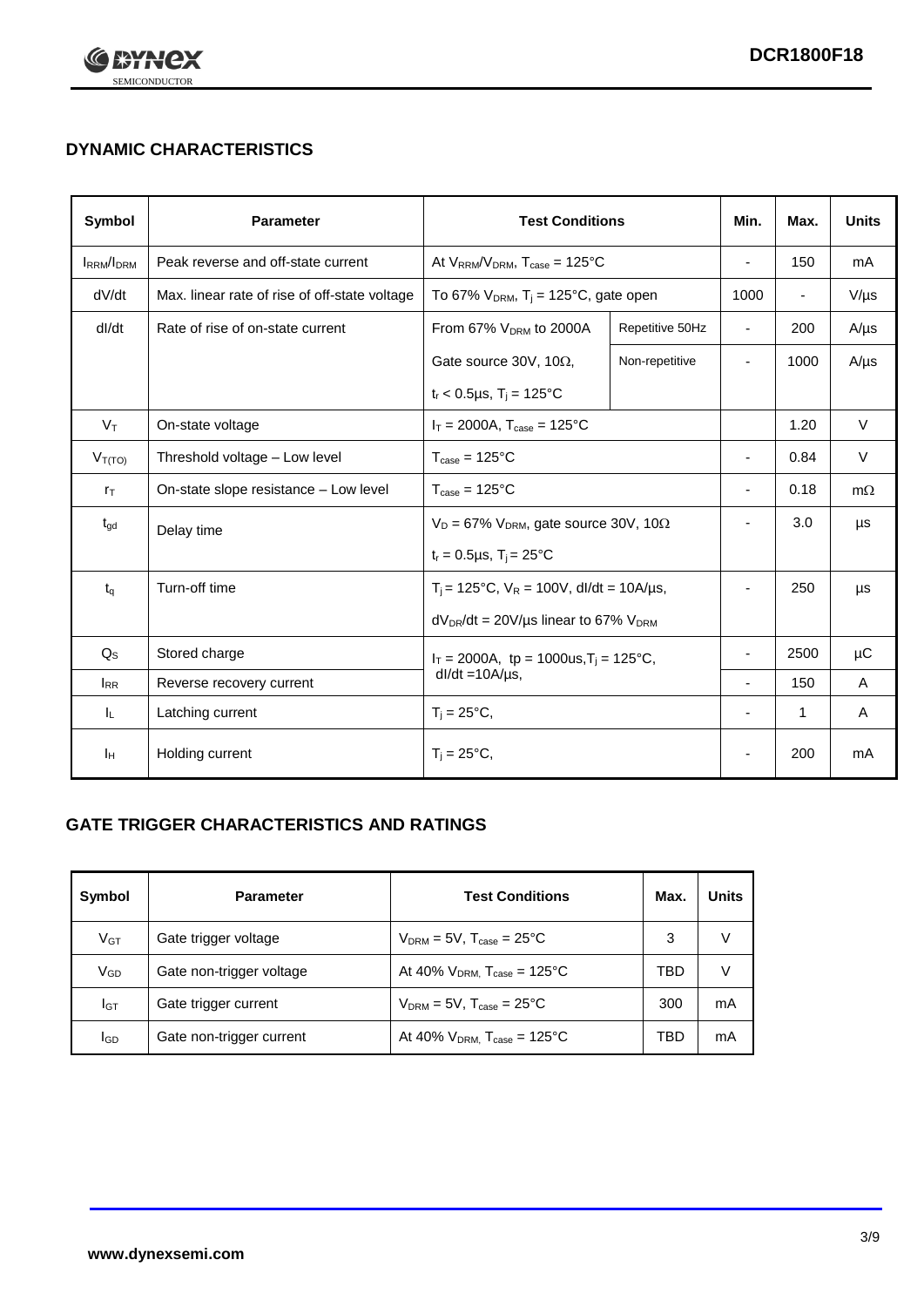

# **CURVES**



**Fig.2 Maximum &minimum on-state characteristics**



**Fig.3 Maximum (limit) transient thermal impedance – junction to case (°C/W)**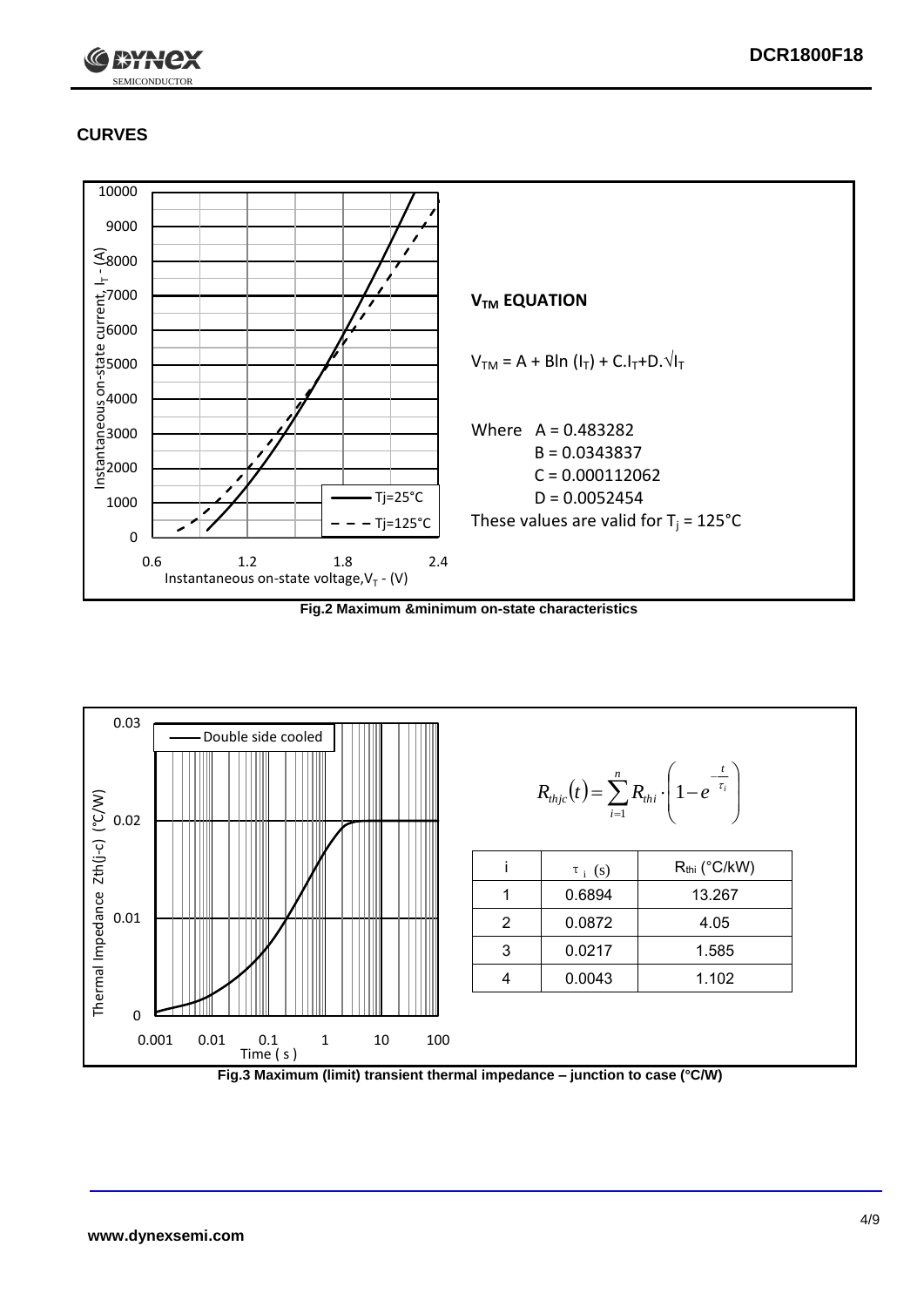





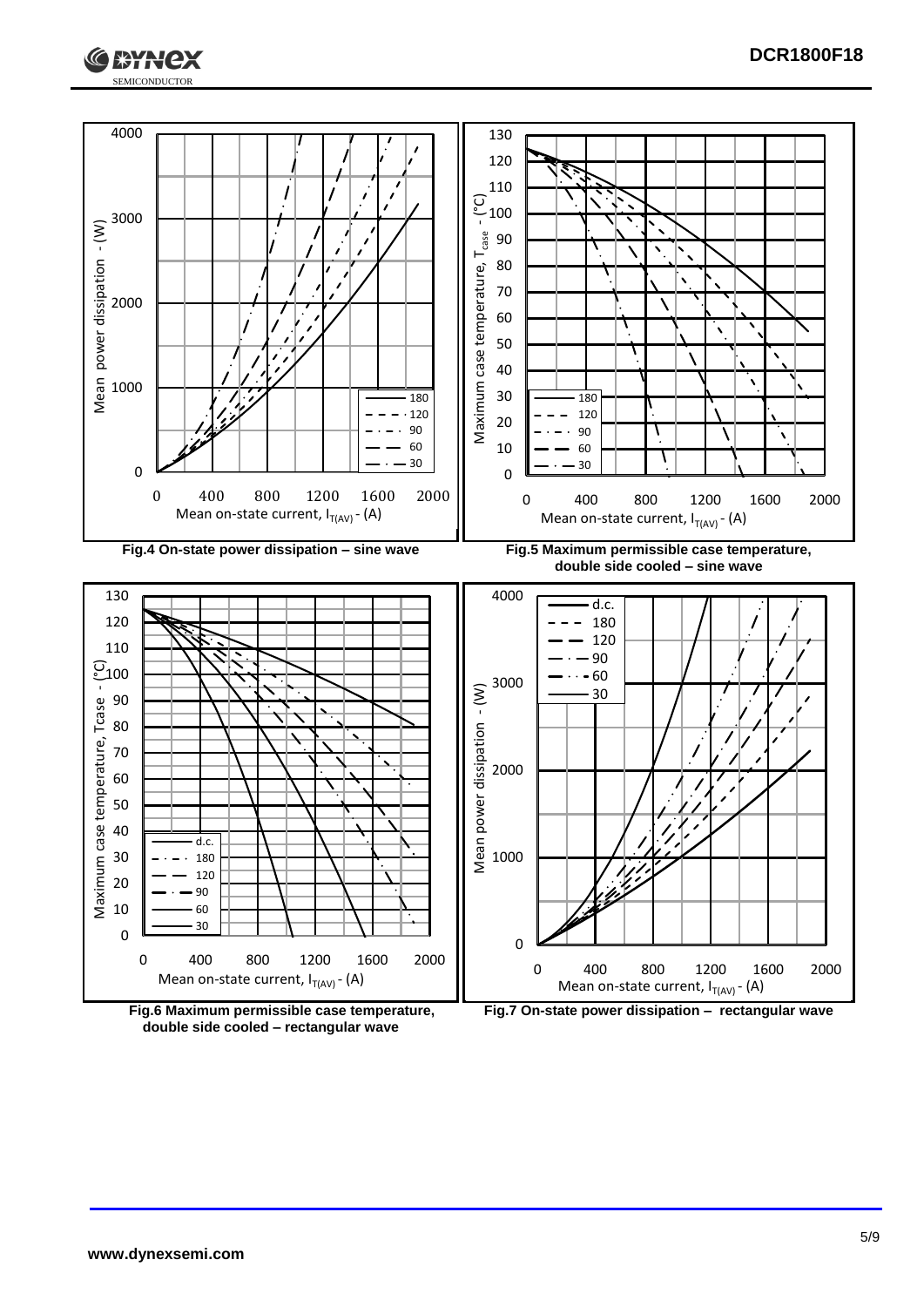



**Т\*ЯНСХ**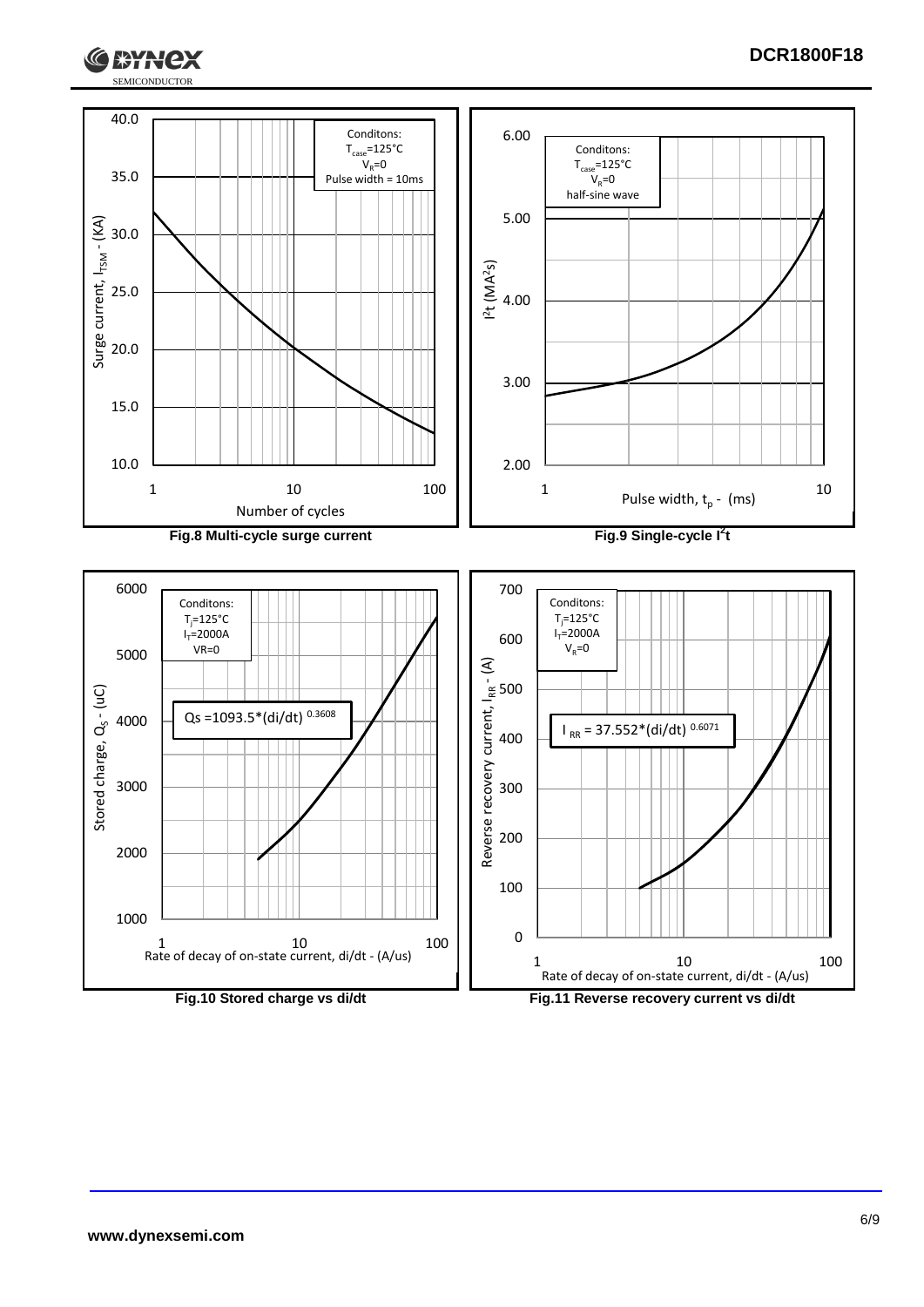

**Fig.12 Gate characteristics**



**Fig.13 Gate characteristics**

SEMICONDUCTOR

**RYH**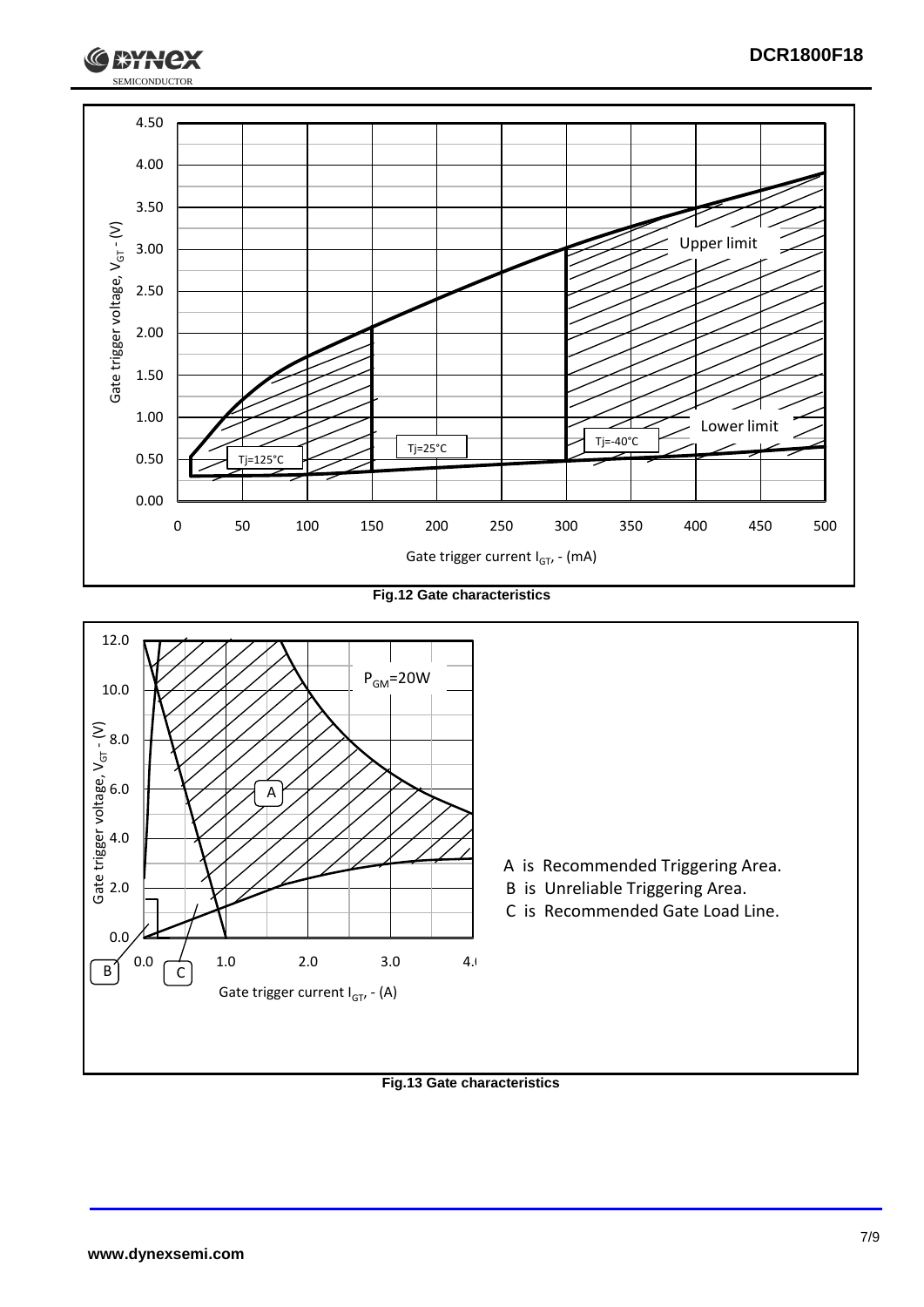

# **PACKAGE DETAILS**

For further package information, please contact Customer Services. All dimensions in mm, unless stated otherwise. DO NOT SCALE.



**Fig.14 Package outline**